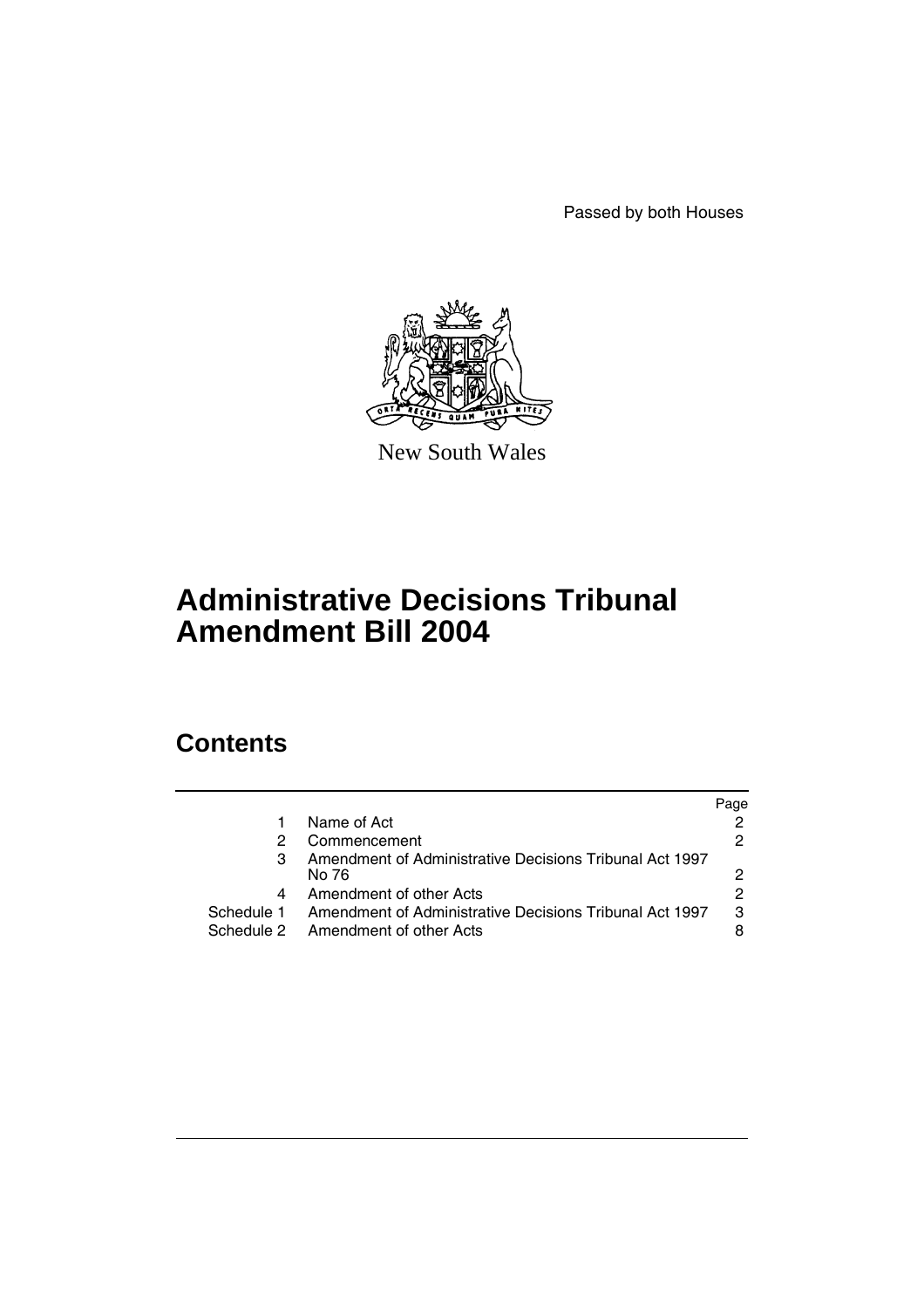*I certify that this PUBLIC BILL, which originated in the LEGISLATIVE ASSEMBLY, has finally passed the LEGISLATIVE COUNCIL and the LEGISLATIVE ASSEMBLY of NEW SOUTH WALES.*

> *Clerk of the Legislative Assembly. Legislative Assembly, Sydney, , 2004*



New South Wales

# **Administrative Decisions Tribunal Amendment Bill 2004**

Act No , 2004

An Act to amend the *Administrative Decisions Tribunal Act 1997* to make further provision with respect to interlocutory matters; to amend certain Acts to provide direct rights of appeal to the Supreme Court from the Administrative Decisions Tribunal instead of to an Appeal Panel of the Tribunal; and for other purposes.

*I have examined this Bill, and find it to correspond in all respects with the Bill as finally passed by both Houses.*

*Chairman of Committees of the Legislative Assembly.*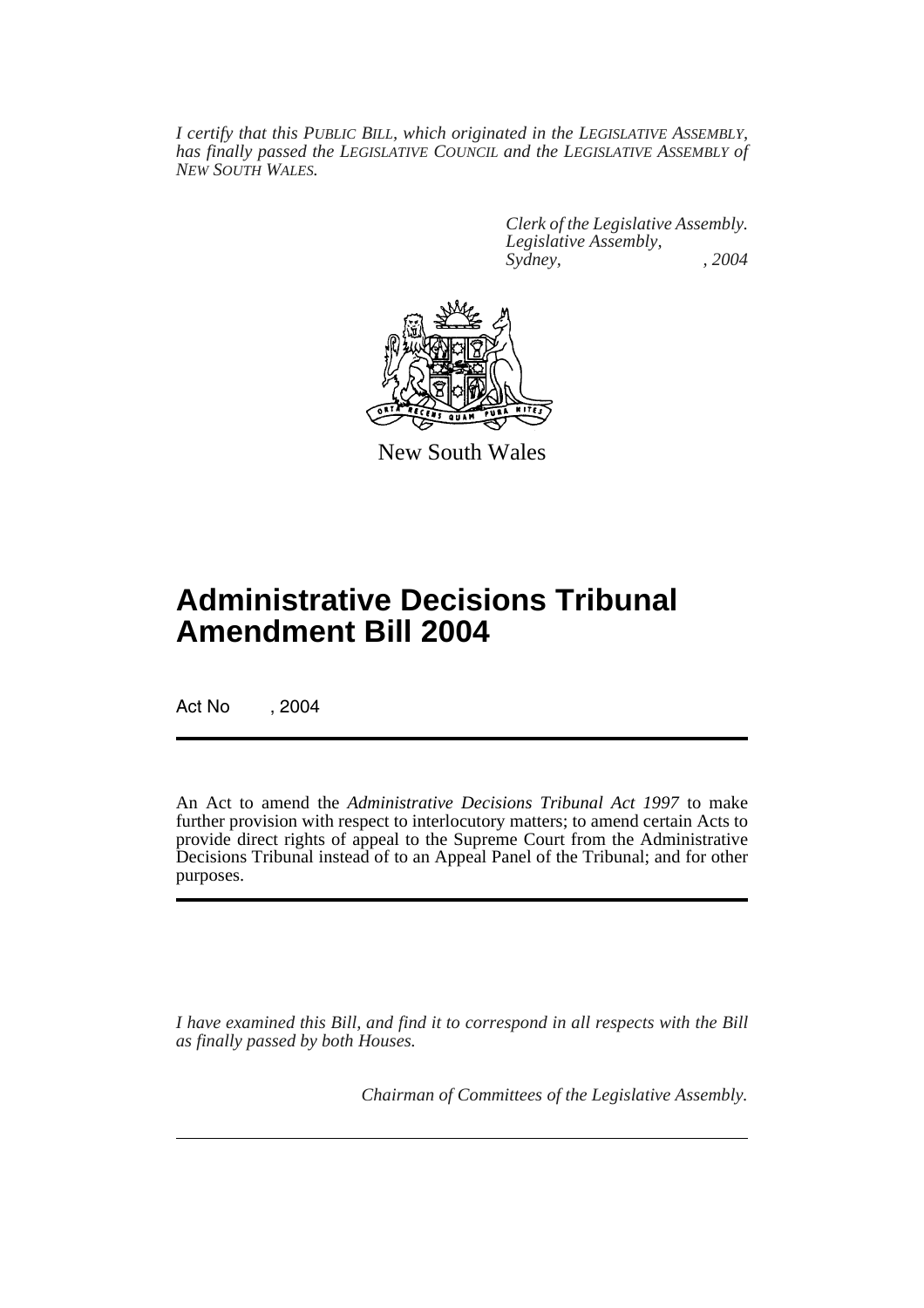#### **The Legislature of New South Wales enacts:**

# **1 Name of Act**

This Act is the *Administrative Decisions Tribunal Amendment Act 2004*.

## **2 Commencement**

- (1) This Act commences on a day or days to be appointed by proclamation, except as provided by subsection (2).
- (2) Schedule 2.2 commences on the date of assent to this Act.

## **3 Amendment of Administrative Decisions Tribunal Act 1997 No 76**

The *Administrative Decisions Tribunal Act 1997* is amended as set out in Schedule 1.

# **4 Amendment of other Acts**

The Acts specified in Schedule 2 are amended as set out in that Schedule.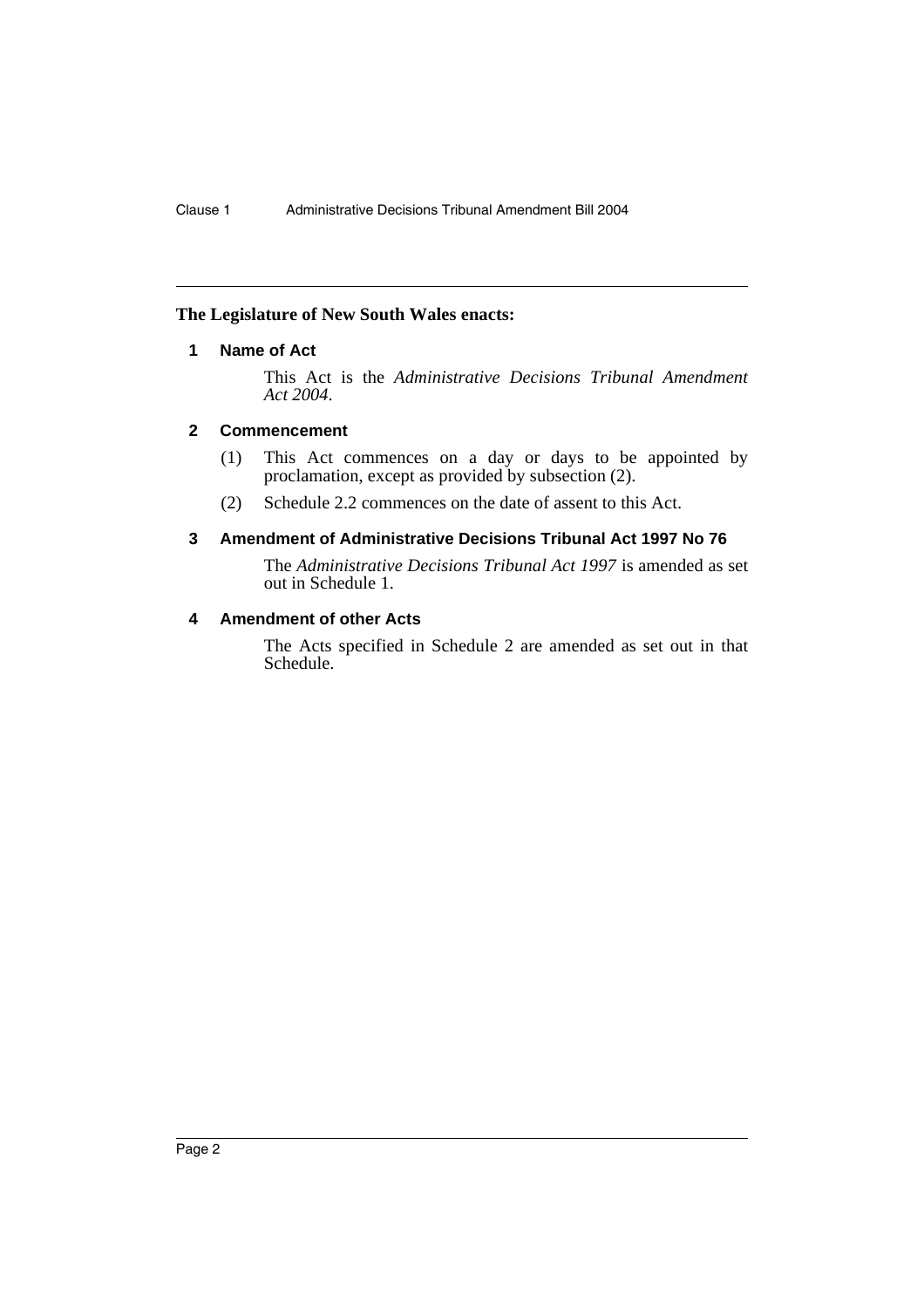Amendment of Administrative Decisions Tribunal Act 1997 Schedule 1

# **Schedule 1 Amendment of Administrative Decisions Tribunal Act 1997**

(Section 3)

#### **[1] Section 24A**

Insert after section 24:

#### **24A Constitution of Tribunal for exercise of interlocutory functions**

(1) In this section:

*interlocutory function* means the making of any order or other decision by the Tribunal (including an Appeal Panel of the Tribunal) in proceedings in respect of any of the following:

- (a) stays or adjournments,
- (b) prohibition or restriction of the disclosure, broadcast or publication of matters by order under section 75,
- (c) summonses,
- (d) extensions of time for any matter (including for the lodgment of applications or appeals),
- (e) evidential matters,
- (f) disqualification of members,
- (g) joinder of parties to proceedings,
- (h) summary dismissal of proceedings,
- (i) any other interlocutory issue before the Tribunal.
- (2) In exercising any of its interlocutory functions, the Tribunal may be constituted by:
	- (a) in the case of a function of the Tribunal in relation to an internal appeal or external appeal—one presidential judicial member who is assigned by the President for the purpose of exercising the function, or
	- (b) in the case of a function of the Tribunal otherwise than in relation to an internal appeal or external appeal—one judicial member of the Division to which the function concerned is allocated who is assigned by the President or (subject to any direction of the President) the Divisional Head for the purpose of exercising the function.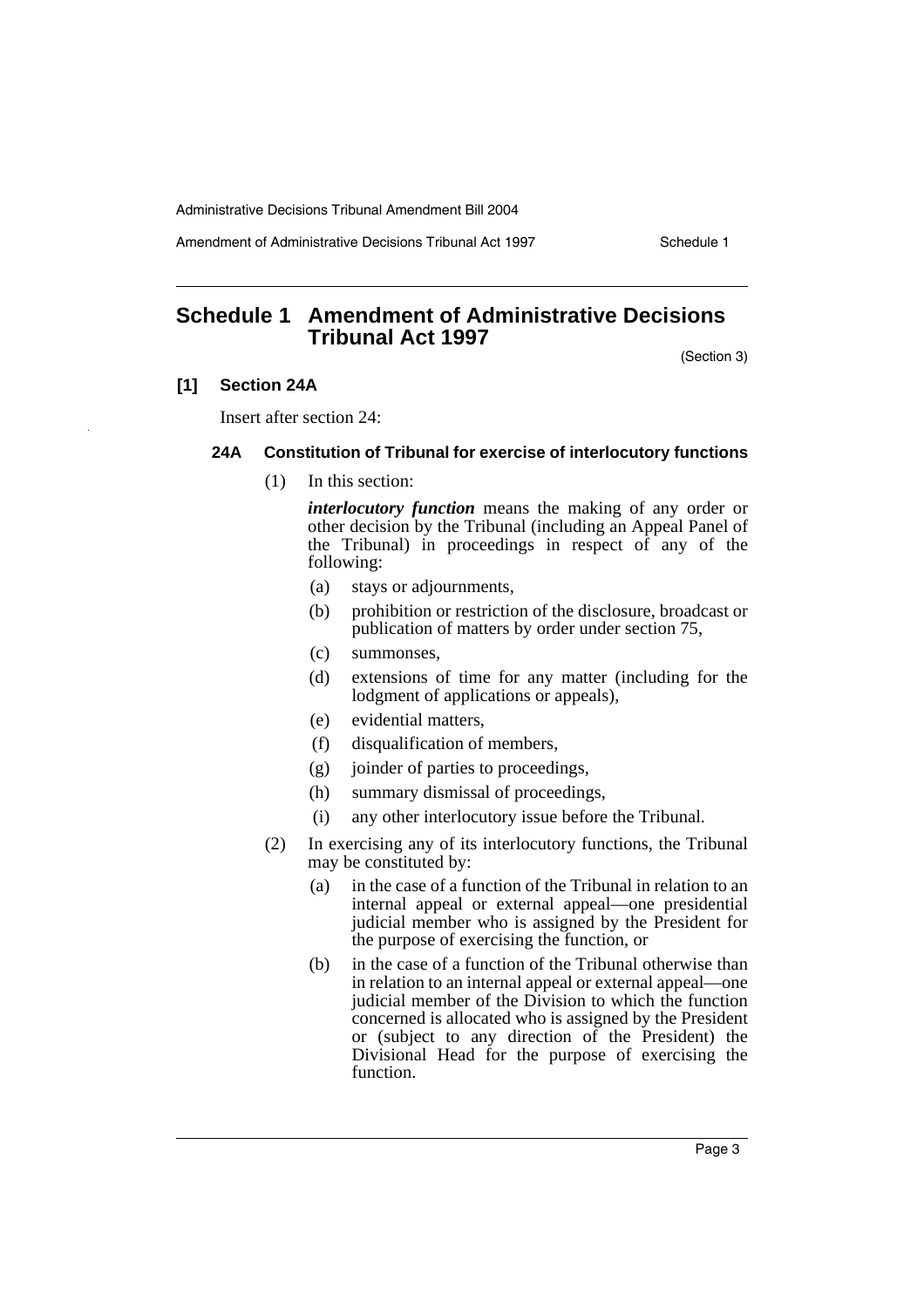Schedule 1 Amendment of Administrative Decisions Tribunal Act 1997

- (3) Nothing in this section prevents a differently constituted Tribunal from exercising an interlocutory function or any other function of the Tribunal if the Tribunal is duly constituted to exercise that function apart from this section.
- (4) This section has effect despite any other requirement of this Act or any other enactment relating to the constitution of the Tribunal for the exercise of its functions.

#### **[2] Section 113 Right to appeal against appealable decisions of the Tribunal**

Insert after section 113 (2):

- (2A) Despite subsections (1) and (2), an appeal does not lie to an Appeal Panel of the Tribunal against an interlocutory decision of the Tribunal except by leave of the Appeal Panel.
- (2B) For the purposes of determining whether to grant leave to appeal under subsection (2A), an Appeal Panel may be constituted by one presidential judicial member who is assigned by the President to make that determination.
- (2C) The provisions of subsection (2B):
	- (a) have effect despite any other requirement of this Act or any other enactment relating to the constitution of an Appeal Panel for the exercise of its functions, and
	- (b) do not prevent a differently constituted Appeal Panel from determining whether to grant leave to appeal under subsection (2A) if the Panel is duly constituted to exercise that function apart from subsection (2B).

#### **[3] Schedule 5 Savings and transitional provisions**

Insert at the end of clause 1 (1):

*Administrative Decisions Tribunal Amendment Act 2004*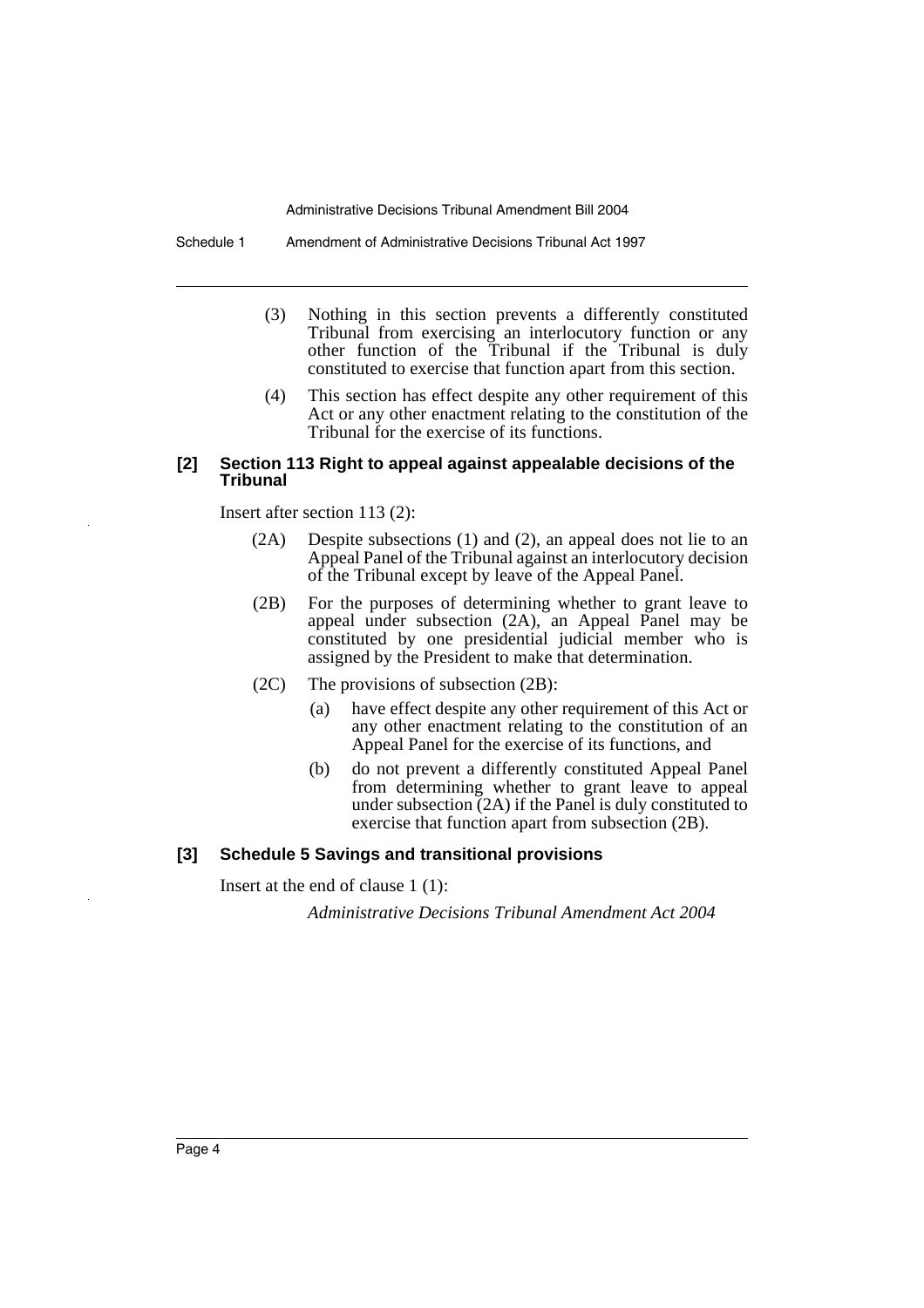Amendment of Administrative Decisions Tribunal Act 1997 Schedule 1

# **[4] Schedule 5, Part 8**

Insert after Part 7:

# **Part 8 Provisions consequent on enactment of Administrative Decisions Tribunal Amendment Act 2004**

#### **36 Definitions**

In this Part:

*amending Act* means the *Administrative Decisions Tribunal Amendment Act 2004*.

*appeal abolition date*, in relation to a right to appeal to an Appeal Panel, means:

- (a) in relation to appeals against decisions of the Tribunal under the *Architects Act 2003*—the day on which Part 4A of that Act (as inserted by the amending Act) commences, and
- (b) in relation to appeals against decisions of the Tribunal under the *Surveying Act 2002*—the day on which Part 6A of that Act (as inserted by the amending Act) commences, and
- (c) in relation to appeals against decisions of the Tribunal under the *Veterinary Practice Act 2003*—the day on which Part 9A of that Act (as inserted by the amending Act) commences, and
- (d) in relation to appeals against decisions of the Tribunal under the *Veterinary Surgeons Act 1986*—the day on which Part 6B of that Act (as inserted by the amending Act) commences.

*existing right to appeal* means a right to appeal to an Appeal Panel against a decision of the Tribunal that was in existence immediately before the appeal abolition date for that right (whether or not that right was exercised before that date).

#### **37 Pending proceedings before an Appeal Panel**

(1) This clause applies to proceedings before an Appeal Panel of the Tribunal that: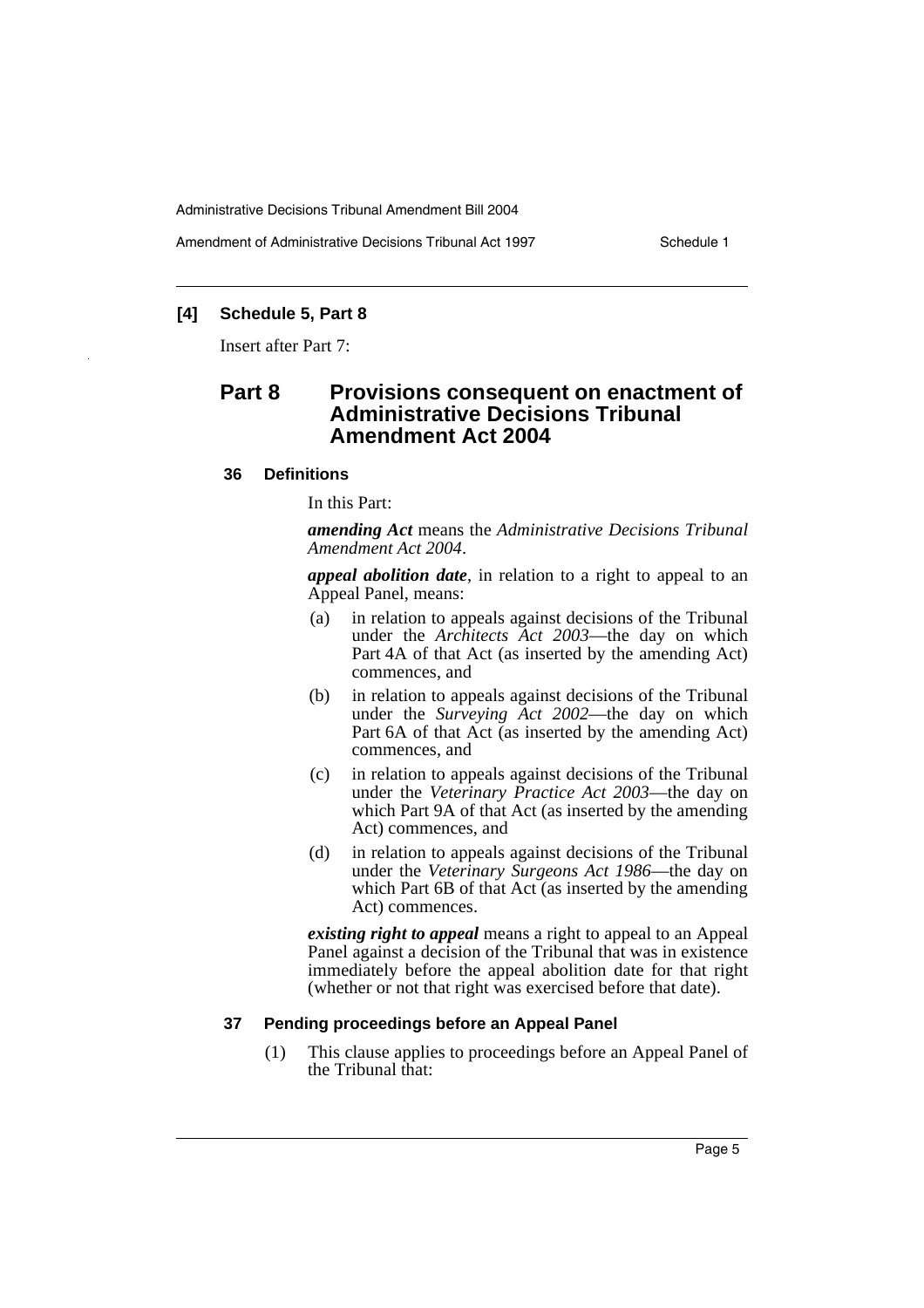- (a) were instituted in exercise of an existing right to appeal, and
- (b) have not been finally determined by the Appeal Panel before the appeal abolition date for that appeal right.
- (2) Subject to clause 39, proceedings to which this clause applies are to be determined as if the amending Act had not been enacted.
- (3) Accordingly, any rules, regulations or other law that would have been applicable to the proceedings had the amending Act not been enacted continue to apply to the proceedings as if the amending Act had not been enacted.

#### **38 Existing rights of appeal to Appeal Panel**

- (1) This clause applies to an existing right to appeal that had not been exercised before the appeal abolition date.
- (2) No appeal lies to an Appeal Panel under an existing right to appeal to which this clause applies on or after the appeal abolition date, but lies instead to the Supreme Court under the new appeal provisions as if those provisions had been in force at the time the right to appeal first accrued.
- (3) For the purposes of this clause, the *new appeal provisions* are:
	- (a) in relation to appeals against decisions of the Tribunal under the *Architects Act 2003*—Part 4A of that Act (as inserted by the amending Act), and
	- (b) in relation to appeals against decisions of the Tribunal under the *Surveying Act 2002*—Part 6A of that Act (as inserted by the amending Act), and
	- (c) in relation to appeals against decisions of the Tribunal under the *Veterinary Practice Act 2003*—Part 9A of that Act (as inserted by the amending Act), and
	- (d) in relation to appeals against decisions of the Tribunal under the *Veterinary Surgeons Act 1986*—Part 6B of that Act (as inserted by the amending Act).
- (4) Despite anything in the *Supreme Court Act 1970* or the rules of court made under that Act, an appeal made to the Supreme Court pursuant to this clause must be made within the same period provided by or under this Act for an appeal to an Appeal Panel immediately before the relevant appeal abolition date.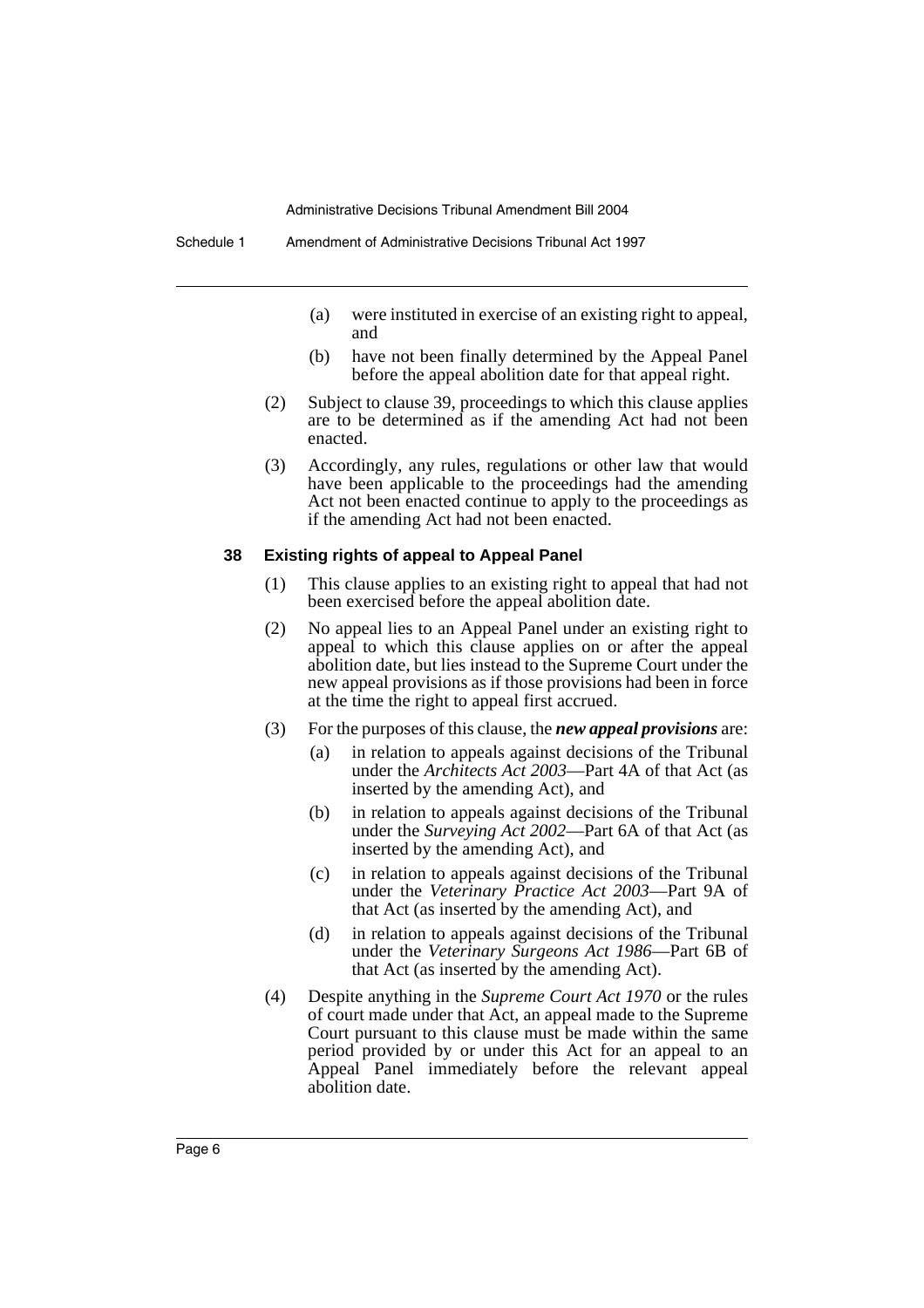#### Amendment of Administrative Decisions Tribunal Act 1997 Schedule 1

#### **39 Interlocutory matters**

- (1) Section 24A (as inserted by the amending Act) extends to proceedings that were pending before (but not yet heard by) the Tribunal immediately before the commencement of that section.
- (2) Section 113 (2A)–(2C) (as inserted by the amending Act) do not apply to the following:
	- (a) any right to appeal to an Appeal Panel that had accrued (but not been exercised) before the date on which those subsections commenced.
	- (b) any appeal to an Appeal Panel that was pending before the Panel immediately before the date on which those subsections commenced.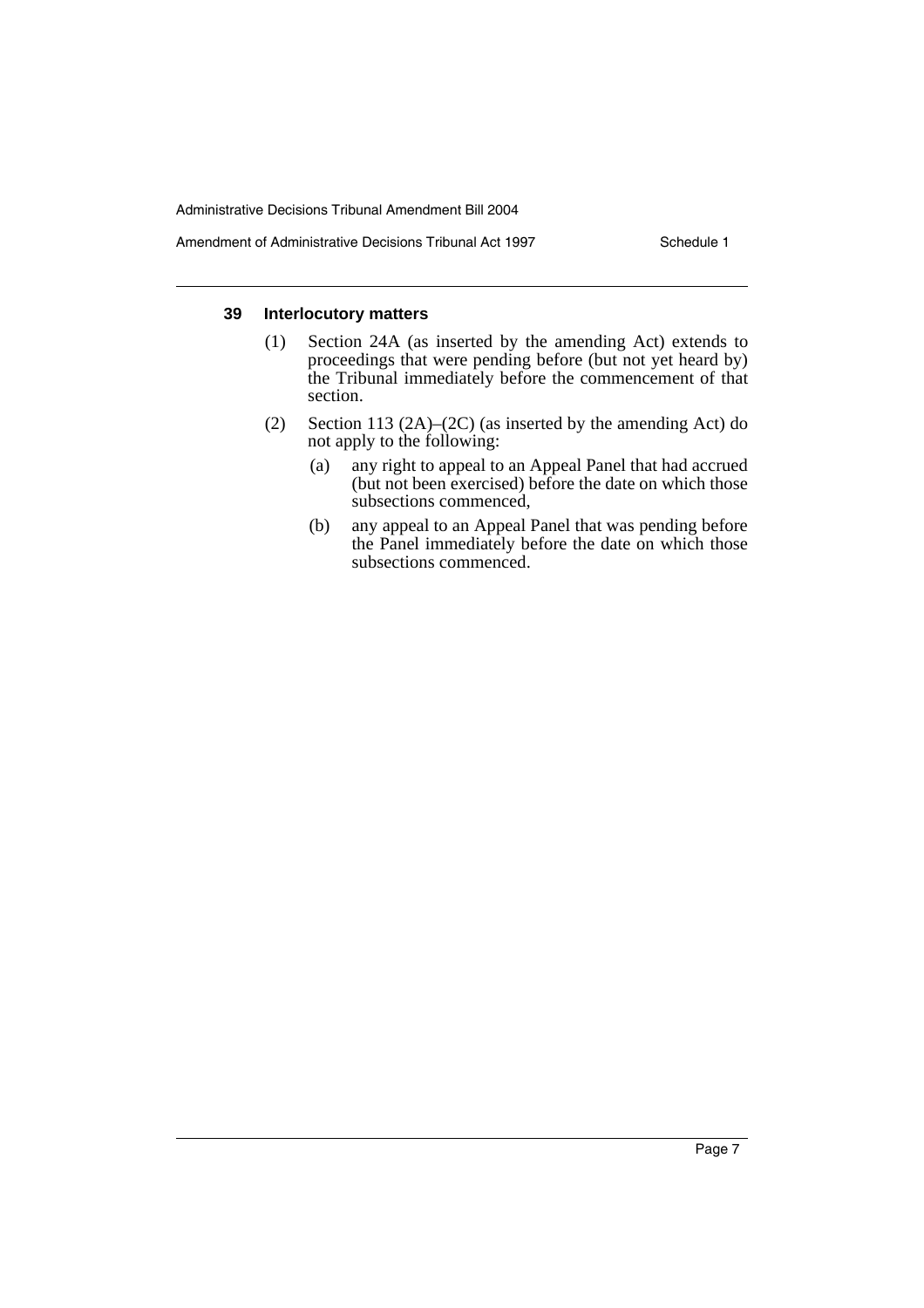# **Schedule 2 Amendment of other Acts**

(Section 4)

## **2.1 Architects Act 2003 No 89**

**[1] Section 21 Restrictions on registration of de-registered persons**

Omit section 21 (6).

**[2] Section 49 Appeals to Appeal Panel against decisions and orders of Tribunal under this Division**

Omit the section.

#### **[3] Part 4A**

Insert after Part 4:

# **Part 4A Appeals against decisions of Tribunal**

#### **58A Definition**

In this Part:

*architect decision* means an order or other decision of the Tribunal made in proceedings commenced by an application made under this Act (whether made in exercise of its review jurisdiction or original jurisdiction under the *Administrative Decisions Tribunal Act 1997*).

#### **58B Application of Administrative Decisions Tribunal Act 1997**

The provisions of Part 1 of Chapter 7 of the *Administrative Decisions Tribunal Act 1997* do not apply to an architect decision.

**Note.** Part 1 of Chapter 7 of the *Administrative Decisions Tribunal Act 1997* provides that certain decisions of the Tribunal may be appealed to an Appeal Panel of the Tribunal.

# **58C Right to appeal to Supreme Court**

- (1) A party to any proceedings in which the Tribunal has made an architect decision may appeal to the Supreme Court against the decision of the Tribunal.
- (2) An appeal under this Part to the Supreme Court:
	- (a) may be made on any question of law, and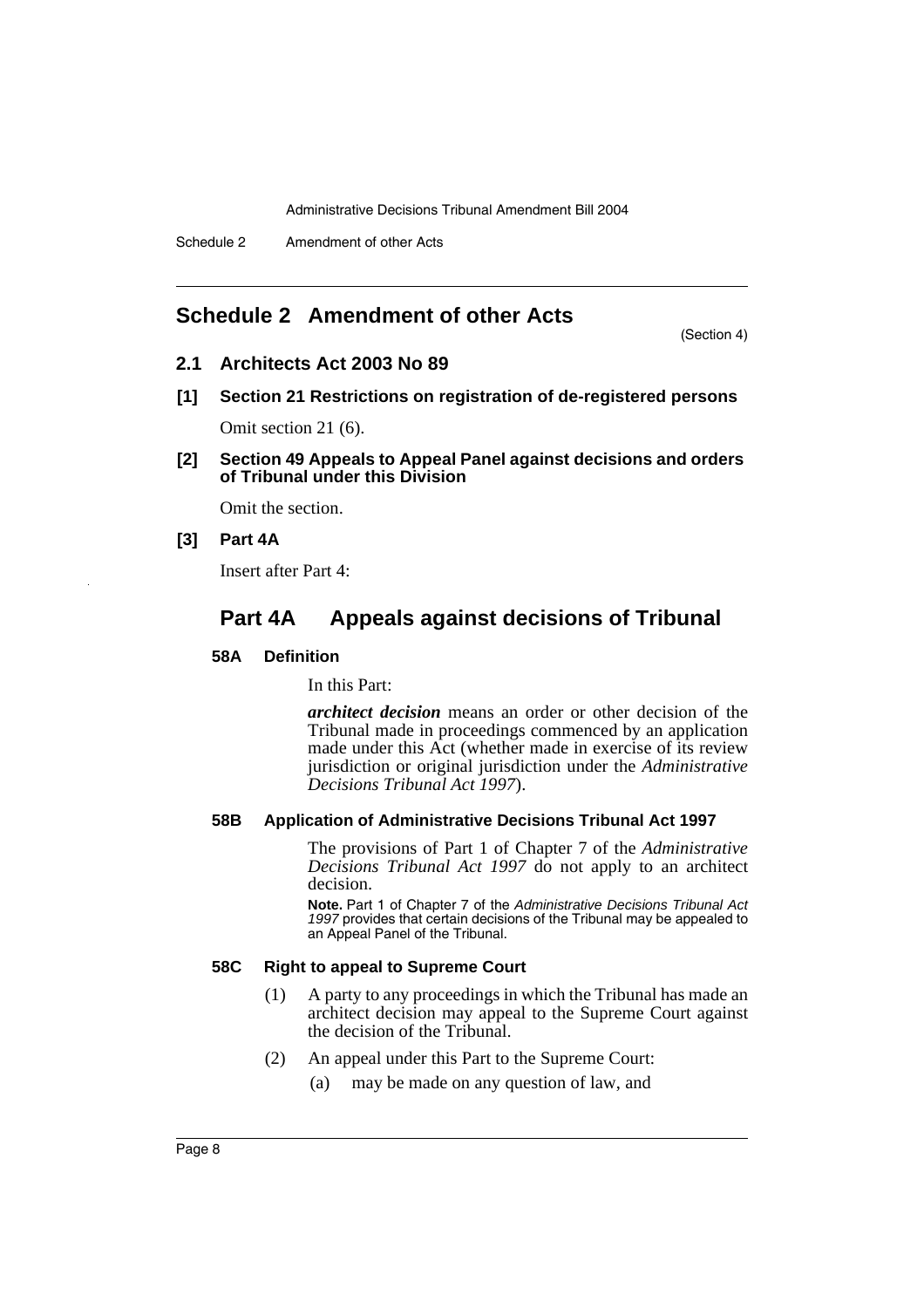Amendment of other Acts **Schedule 2** and the 2

- (b) with the leave of the Supreme Court, may extend to a review of the merits of the decision concerned.
- (3) Despite subsections (1) and (2), an appeal does not lie to the Supreme Court under this Part against any of the following decisions of the Tribunal except by leave of the Supreme Court:
	- (a) an interlocutory decision,
	- (b) a decision made with the consent of the parties,
	- (c) a decision as to costs.
- (4) The Tribunal (or any of the members constituting the Tribunal) cannot be made a party to an appeal under this Part. Rules of court made under the *Supreme Court Act 1970* may make provision for the parties to any such appeal (including the designation of a respondent where the only party in the proceedings from which the appeal is brought was the appellant).
- (5) An appeal to the Supreme Court under this Part must be made:
	- (a) within such time and in such manner as is prescribed by rules of court made under the *Supreme Court Act 1970*, or
	- (b) within such further time as the Supreme Court may allow.

#### **58D Appeals on questions of law**

- (1) If an appeal under this Part is restricted to questions of law, the Supreme Court is to determine the appeal and may make such orders as it thinks appropriate in light of its determination.
- (2) The orders that may be made by the Supreme Court on appeal include (but are not limited to):
	- (a) an order affirming or setting aside the decision of the Tribunal, and
	- (b) an order remitting the case to be heard and decided again by the Tribunal (either with or without the hearing of further evidence) in accordance with the directions of the Supreme Court.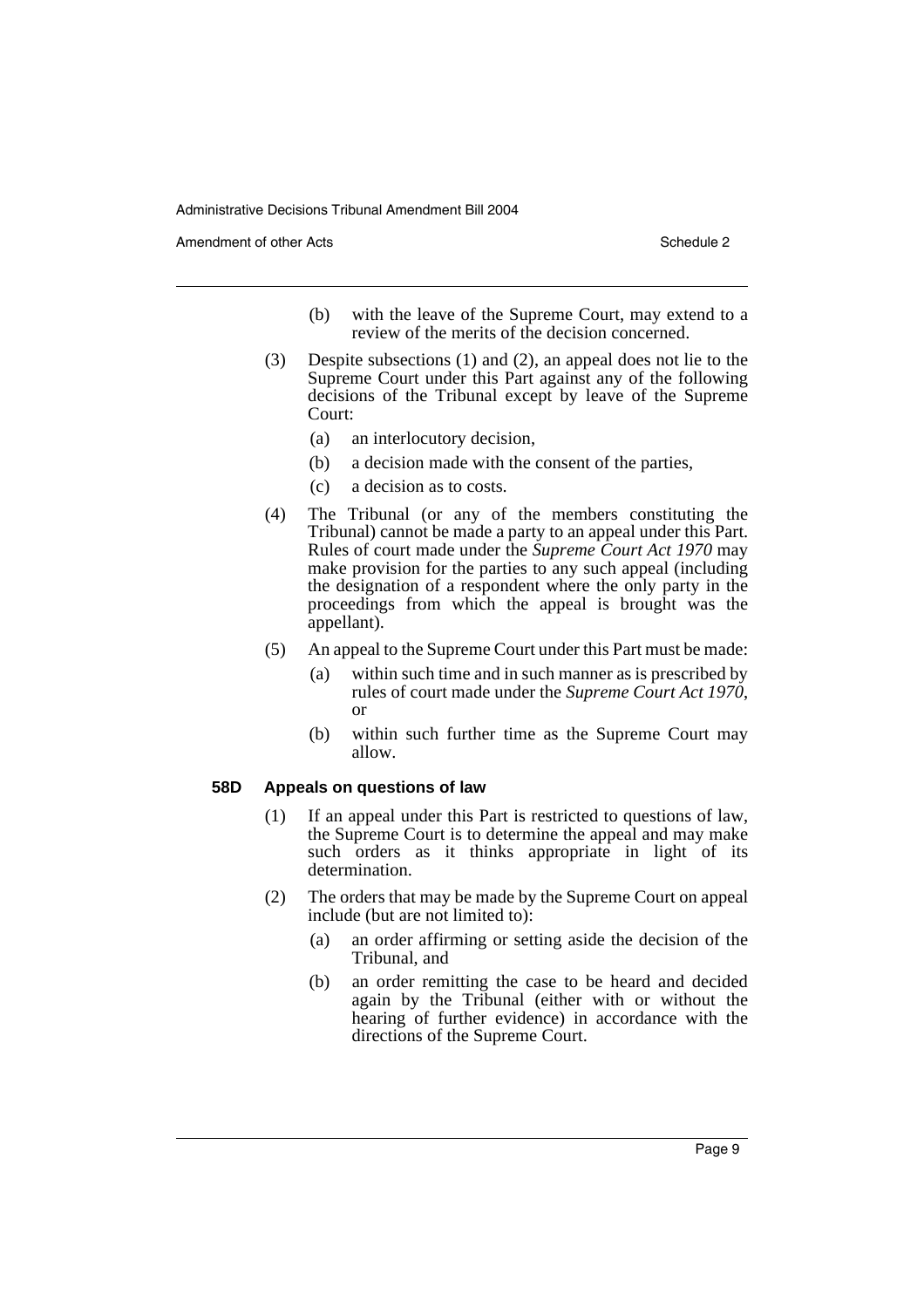Schedule 2 Amendment of other Acts

#### **58E Appeals on the merits**

- (1) If an appeal under this Part extends to a review of the merits of an architect decision, the Supreme Court is to decide what the correct and preferable decision is having regard to the material then before it, including the following:
	- (a) any relevant factual material,
	- (b) any applicable written or unwritten law.
- (2) The Supreme Court may exercise all the functions that are conferred or imposed by or under this Act or the *Administrative Decisions Tribunal Act 1997* on the Tribunal to make the decision concerned.
- (3) In determining any such appeal, the Supreme Court may decide:
	- (a) to affirm the decision, or
	- (b) to vary the decision, or
	- (c) to set aside the decision and make a decision in substitution for the decision it set aside.

#### **58F Appeal does not stay decision appealed against**

Subject to any interlocutory order made by the Supreme Court, an appeal under this Part does not affect the operation of the architect decision appealed against or prevent the taking of action to implement the decision.

#### **2.2 Children and Young Persons (Care and Protection) Act 1998 No 157**

#### **[1] Section 264 Regulations**

Insert after section 264 (1A) (i):

(j) providing for the review by the Administrative Decisions Tribunal of a decision, or failure to make a decision, in relation to a family day care children's service of a class prescribed by the regulations.

#### **[2] Section 264 (1B)**

Insert "or (j)" after "subsection (1A) (i)".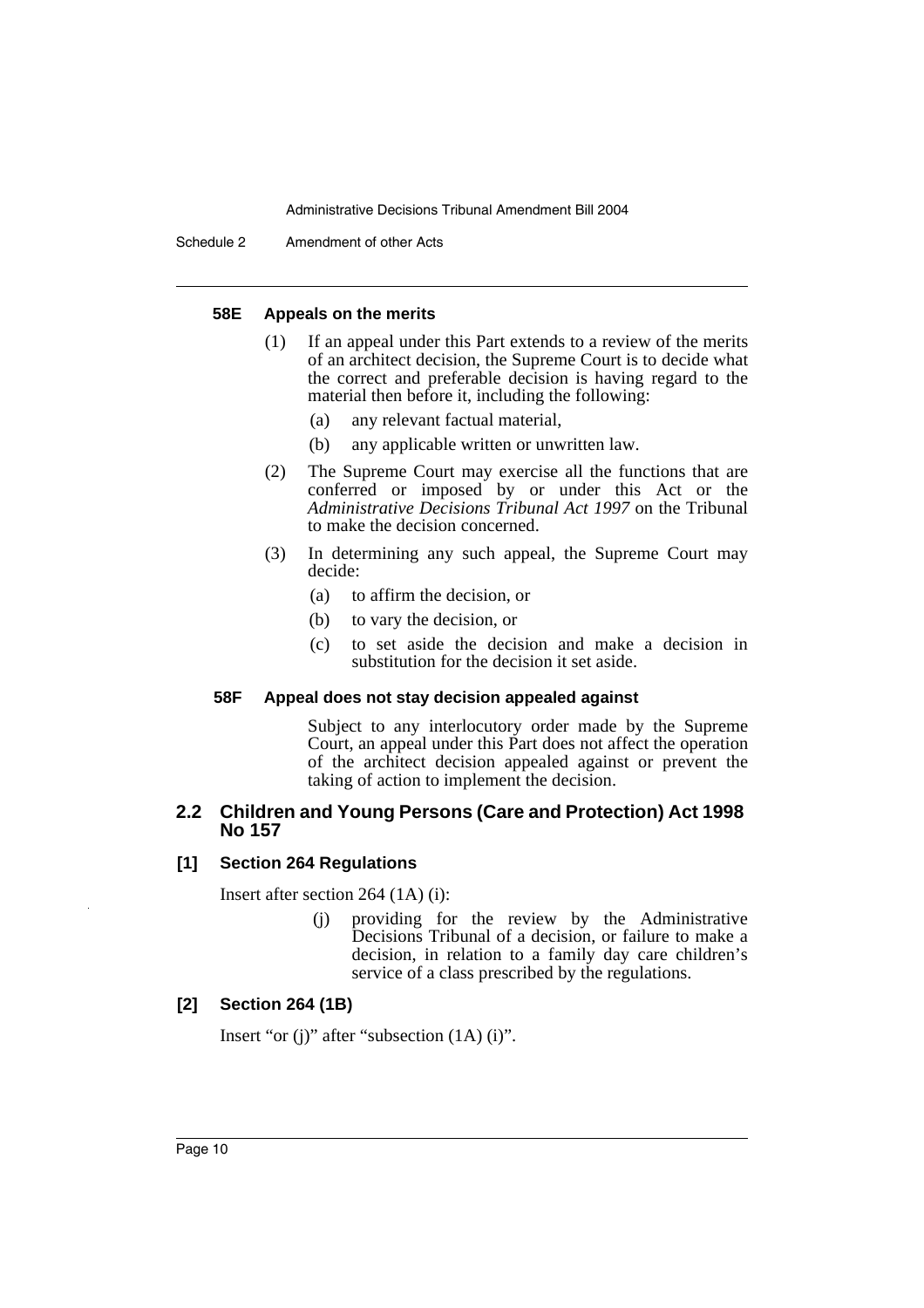Amendment of other Acts **Schedule 2** and the 2

# **2.3 Surveying Act 2002 No 83**

#### **Part 6A**

Insert after Part 6:

# **Part 6A Appeals against decisions of Tribunal**

#### **32A Definition**

In this Part:

*surveyor decision* means an order or other decision of the Tribunal made in proceedings commenced by an application made under section 14 of this Act.

*Tribunal* means the Administrative Decisions Tribunal.

#### **32B Application of Administrative Decisions Tribunal Act 1997**

The provisions of Part 1 of Chapter 7 of the *Administrative Decisions Tribunal Act 1997* do not apply to a surveyor decision.

**Note.** Part 1 of Chapter 7 of the *Administrative Decisions Tribunal Act 1997* provides that certain decisions of the Tribunal may be appealed to an Appeal Panel of the Tribunal.

#### **32C Right to appeal to Supreme Court**

- (1) A party to any proceedings in which the Tribunal has made a surveyor decision may appeal to the Supreme Court against the decision of the Tribunal.
- (2) An appeal under this Part to the Supreme Court:
	- (a) may be made on any question of law, and
	- (b) with the leave of the Supreme Court, may extend to a review of the merits of the decision concerned.
- (3) Despite subsections (1) and (2), an appeal does not lie to the Supreme Court under this Part against any of the following decisions of the Tribunal except by leave of the Supreme Court:
	- (a) an interlocutory decision,
	- (b) a decision made with the consent of the parties,
	- (c) a decision as to costs.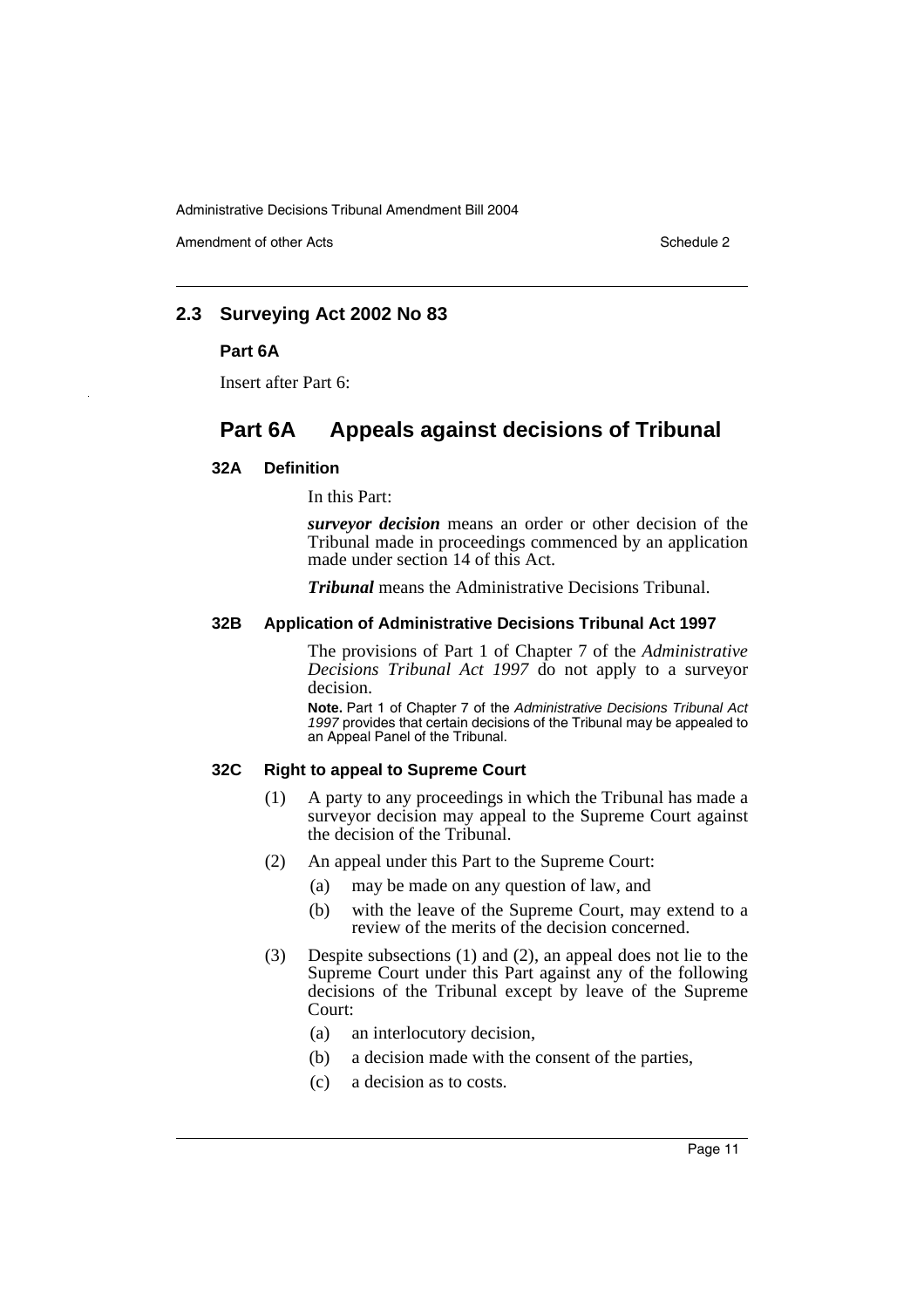Schedule 2 Amendment of other Acts

- (4) The Tribunal (or any of the members constituting the Tribunal) cannot be made a party to an appeal under this Part. Rules of court made under the *Supreme Court Act 1970* may make provision for the parties to any such appeal (including the designation of a respondent where the only party in the proceedings from which the appeal is brought was the appellant).
- (5) An appeal to the Supreme Court under this Part must be made:
	- (a) within such time and in such manner as is prescribed by rules of court made under the *Supreme Court Act 1970*, or
	- (b) within such further time as the Supreme Court may allow.

#### **32D Appeals on questions of law**

- (1) If an appeal under this Part is restricted to questions of law, the Supreme Court is to determine the appeal and may make such orders as it thinks appropriate in light of its determination.
- (2) The orders that may be made by the Supreme Court on appeal include (but are not limited to):
	- (a) an order affirming or setting aside the decision of the Tribunal, and
	- (b) an order remitting the case to be heard and decided again by the Tribunal (either with or without the hearing of further evidence) in accordance with the directions of the Supreme Court.

#### **32E Appeals on the merits**

- (1) If an appeal under this Part extends to a review of the merits of a surveyor decision, the Supreme Court is to decide what the correct and preferable decision is having regard to the material then before it, including the following:
	- (a) any relevant factual material,
	- (b) any applicable written or unwritten law.
- (2) The Supreme Court may exercise all the functions that are conferred or imposed by or under this Act or the *Administrative Decisions Tribunal Act 1997* on the Tribunal to make the decision concerned.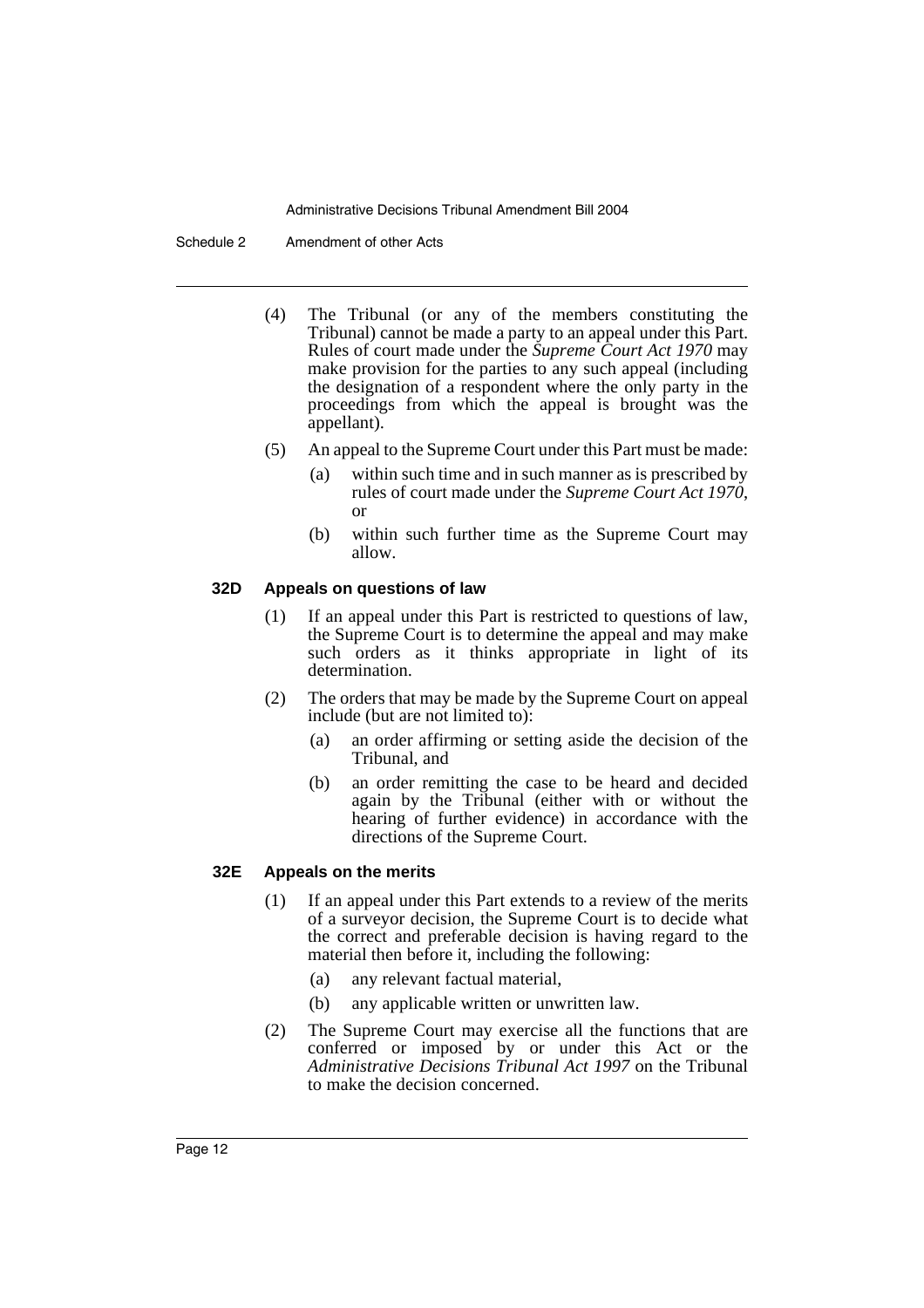Amendment of other Acts **Schedule 2** and the Acts Schedule 2

- (3) In determining any such appeal, the Supreme Court may decide:
	- (a) to affirm the decision, or
	- (b) to vary the decision, or
	- (c) to set aside the decision and make a decision in substitution for the decision it set aside.

#### **32F Appeal does not stay decision appealed against**

Subject to any interlocutory order made by the Supreme Court, an appeal under this Part does not affect the operation of the surveyor decision appealed against or prevent the taking of action to implement the decision.

## **2.4 Veterinary Practice Act 2003 No 87**

#### **[1] Section 51 Tribunal's powers when complaint proved**

Omit "an Appeal Panel of the Tribunal on appeal under section 52" from section 51 $(\hat{4})$ .

Insert instead "the Supreme Court on appeal under Part 9A".

#### **[2] Section 52 Appeal against orders of the Tribunal in its original jurisdiction**

Omit the section.

#### **[3] Section 54 Recording of proceedings and orders of Tribunal, Board and committees**

Omit "the Appeal Panel of the Tribunal in an appeal under section 52" from section  $\overline{54}$  (3) (a).

Insert instead "the Supreme Court on appeal under Part 9A".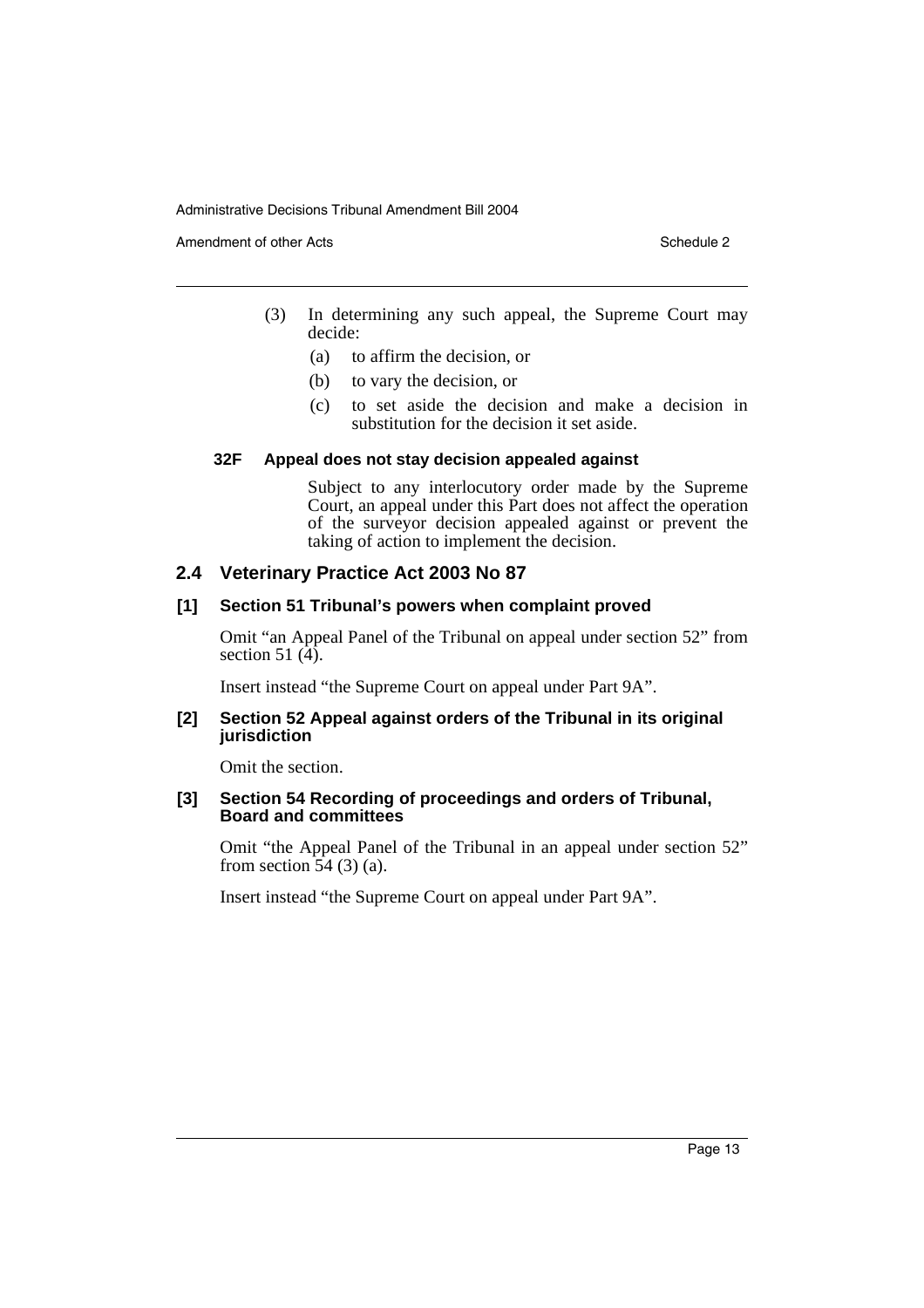Schedule 2 Amendment of other Acts

#### **[4] Part 9A**

Insert after Part 9:

# **Part 9A Appeals against decisions of Tribunal**

#### **91A Definitions**

In this Part:

*original decision* means an order made by the Tribunal under section 51.

*review decision* means a decision of the Tribunal made in proceedings commenced by an application made under this Act for the review of a decision of the Board.

# **91B Application of Administrative Decisions Tribunal Act 1997**

The provisions of Part 1 of Chapter 7 of the *Administrative Decisions Tribunal Act 1997* do not apply to a review decision or original decision.

**Note.** Part 1 of Chapter 7 of the *Administrative Decisions Tribunal Act 1997* provides that certain decisions of the Tribunal may be appealed to an Appeal Panel of the Tribunal.

#### **91C Right to appeal to Supreme Court against review decision of Tribunal**

- (1) A party to any proceedings in which the Tribunal has made a review decision may appeal to the Supreme Court against the decision of the Tribunal.
- (2) An appeal under this section to the Supreme Court:
	- (a) may be made on any question of law, and
	- (b) with the leave of the Supreme Court, may extend to a review of the merits of the order or other decision concerned.

#### **91D Right to appeal to Supreme Court against original decision of Tribunal**

- (1) The following persons may appeal to the Supreme Court against an original decision of the Tribunal:
	- (a) the veterinary practitioner or former veterinary practitioner against whom the decision was made,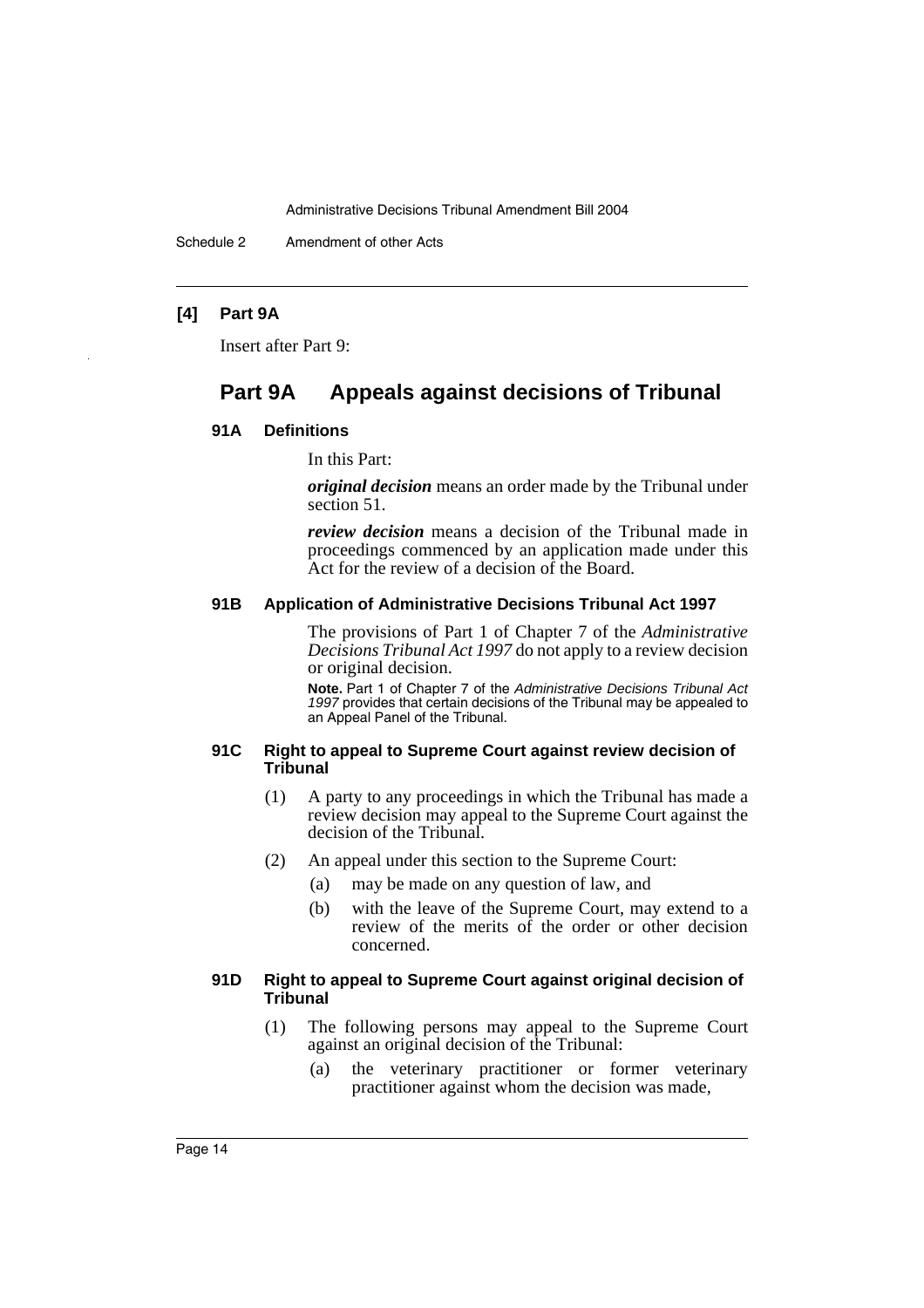Amendment of other Acts **Schedule 2** and the 2 and the 2 and 2 and 2 and 2 and 2 and 2 and 2 and 2 and 2 and 2 and 2 and 2 and 2 and 2 and 2 and 2 and 2 and 2 and 2 and 2 and 2 and 2 and 2 and 2 and 2 and 2 and 2 and 2 and

- (b) the person who made the original complaint, but only:
	- (i) on a question of law, or
	- (ii) with respect to any penalty imposed.
- (2) Subject to subsection (1) (b), an appeal under this section to the Supreme Court:
	- (a) may be made on any question of law, and
	- (b) with the leave of the Supreme Court, may extend to a review of the merits of the decision concerned.

## **91E Appeals against interlocutory decisions**

An appeal does not lie to the Supreme Court under this Part against any of the following decisions of the Tribunal except by leave of the Supreme Court:

- (a) an interlocutory decision,
- (b) a decision made with the consent of the parties,
- (c) a decision as to costs.

# **91F Appeals on questions of law**

- (1) If an appeal under this Part is restricted to questions of law, the Supreme Court is to determine the appeal and may make such orders as it thinks appropriate in light of its determination.
- (2) The orders that may be made by the Supreme Court on appeal include (but are not limited to):
	- (a) an order affirming or setting aside the decision of the Tribunal, and
	- (b) an order remitting the case to be heard and decided again by the Tribunal (either with or without the hearing of further evidence) in accordance with the directions of the Supreme Court.
- (3) Without limiting subsection (2), in any appeal against an original decision the Supreme Court may, in respect of the veterinary practitioner concerned:
	- (a) make any order that could have been made under section 51, or
	- (b) vary any decision made by the Tribunal.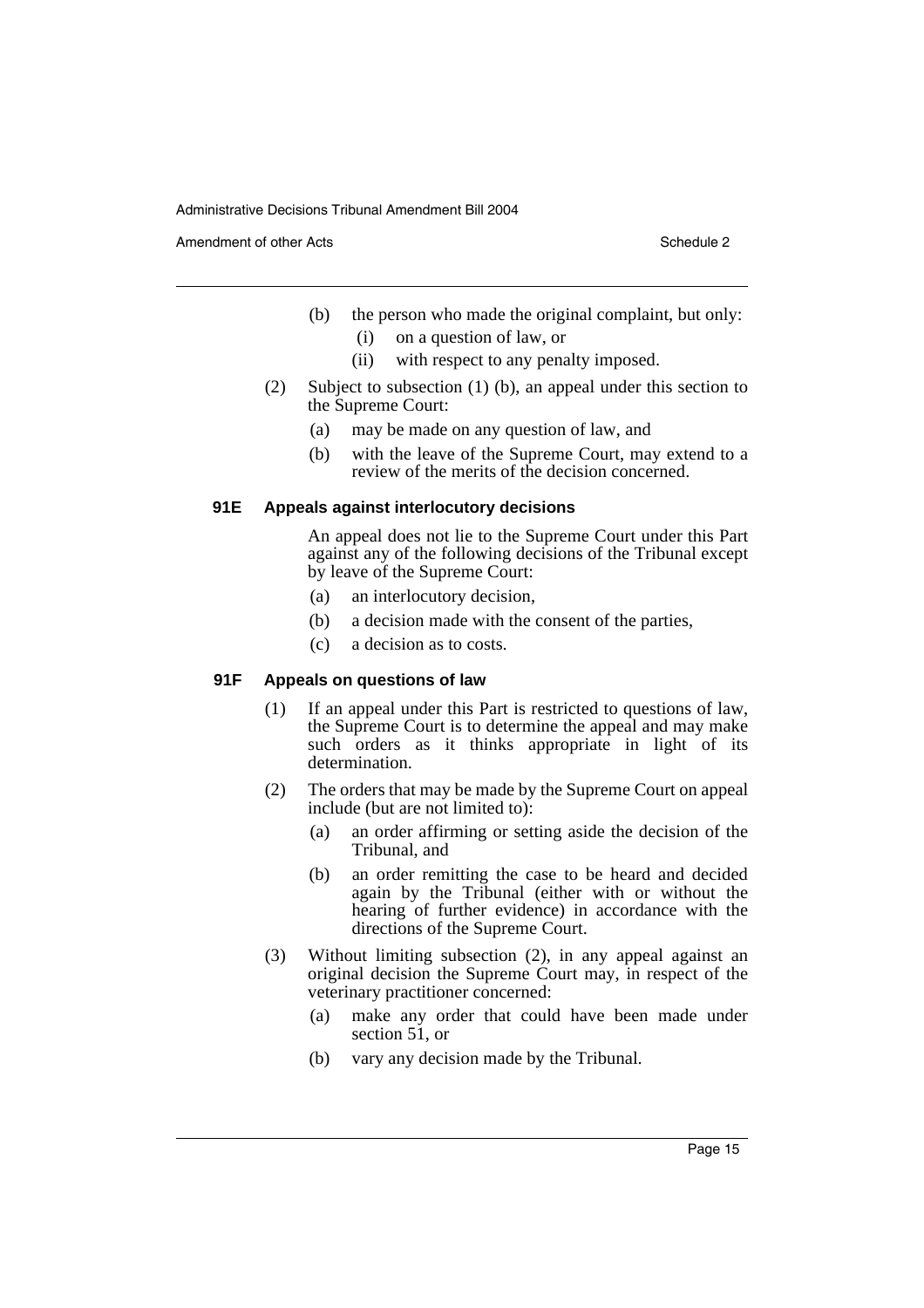#### **91G Appeals on the merits**

- (1) If an appeal under this Part extends to a review of the merits of a review decision or original decision, the Supreme Court is to decide what the correct and preferable decision is having regard to the material then before it, including the following:
	- (a) any relevant factual material,
	- (b) any applicable written or unwritten law.
- (2) The Supreme Court may exercise all the functions that are conferred or imposed by or under this Act or the *Administrative Decisions Tribunal Act 1997* on the Tribunal to make the decision concerned.
- (3) In determining any such appeal, the Supreme Court may decide:
	- (a) to affirm the decision, or
	- (b) to vary the decision, or
	- (c) to set aside the decision and make a decision in substitution for the decision it set aside.

#### **91H Appeal does not stay decision appealed against**

Subject to any interlocutory order made by the Supreme Court, an appeal under this Part does not affect the operation of the review decision or original decision appealed against or prevent the taking of action to implement the decision.

#### **91I Procedure on appeal**

- (1) The provisions of section 75 of the *Administrative Decisions Tribunal Act 1997* apply (subject to the rules of the Supreme Court) in respect of the hearing of an appeal against an original decision in the same way as those provisions apply in respect of the hearing of a complaint by the Tribunal.
- (2) The Tribunal (or any of the members constituting the Tribunal) cannot be made a party to an appeal under this Part. Rules of court made under the *Supreme Court Act 1970* may make provision for the parties to any such appeal (including the designation of a respondent where the only party in the proceedings from which the appeal is brought was the appellant).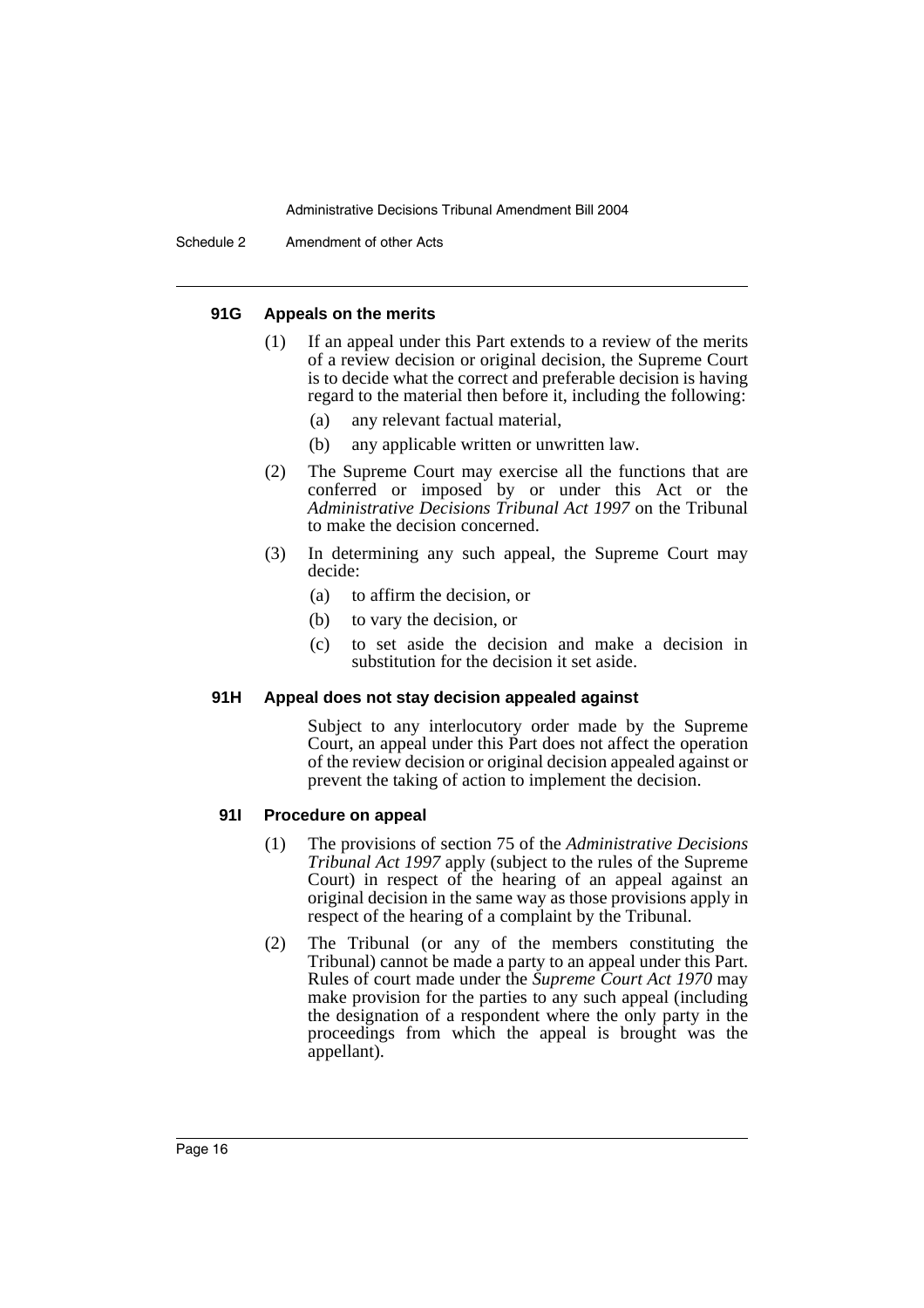Amendment of other Acts **Schedule 2** and the 2 and the 2 and 2 and 2 and 2 and 2 and 2 and 2 and 2 and 2 and 2 and 2 and 2 and 2 and 2 and 2 and 2 and 2 and 2 and 2 and 2 and 2 and 2 and 2 and 2 and 2 and 2 and 2 and 2 and

- (3) An appeal to the Supreme Court under this Part must be made:
	- (a) within such time and in such manner as is prescribed by rules of court made under the *Supreme Court Act 1970*, or
	- (b) within such further time as the Supreme Court may allow.

#### **2.5 Veterinary Surgeons Act 1986 No 55**

#### **[1] Section 25G Effect of suspension**

Omit "an Appeal Panel of the Tribunal on appeal under section 34" from section  $25\overline{G(3)}$ .

Insert instead "the Supreme Court on appeal under Part 6B".

#### **[2] Section 34 Appeal against orders of the Tribunal in its original jurisdiction**

Omit the section.

#### **[3] Section 36 Recording of proceedings and decision of Investigating Committee and orders of Tribunal and Board**

Omit "the Appeal Panel of the Tribunal in an appeal under section 34" from section  $36(3)(a)$ .

Insert instead "the Supreme Court on appeal under Part 6B".

**[4] Part 6B**

Insert after Part 6A:

# **Part 6B Appeals against decisions of Tribunal**

#### **54G Definitions**

In this Part:

*original decision* means an order made by the Tribunal under section 32.

*review decision* means a decision of the Tribunal made in proceedings commenced by an application made under this Act for the review of a decision of the Investigating Committee or the Board.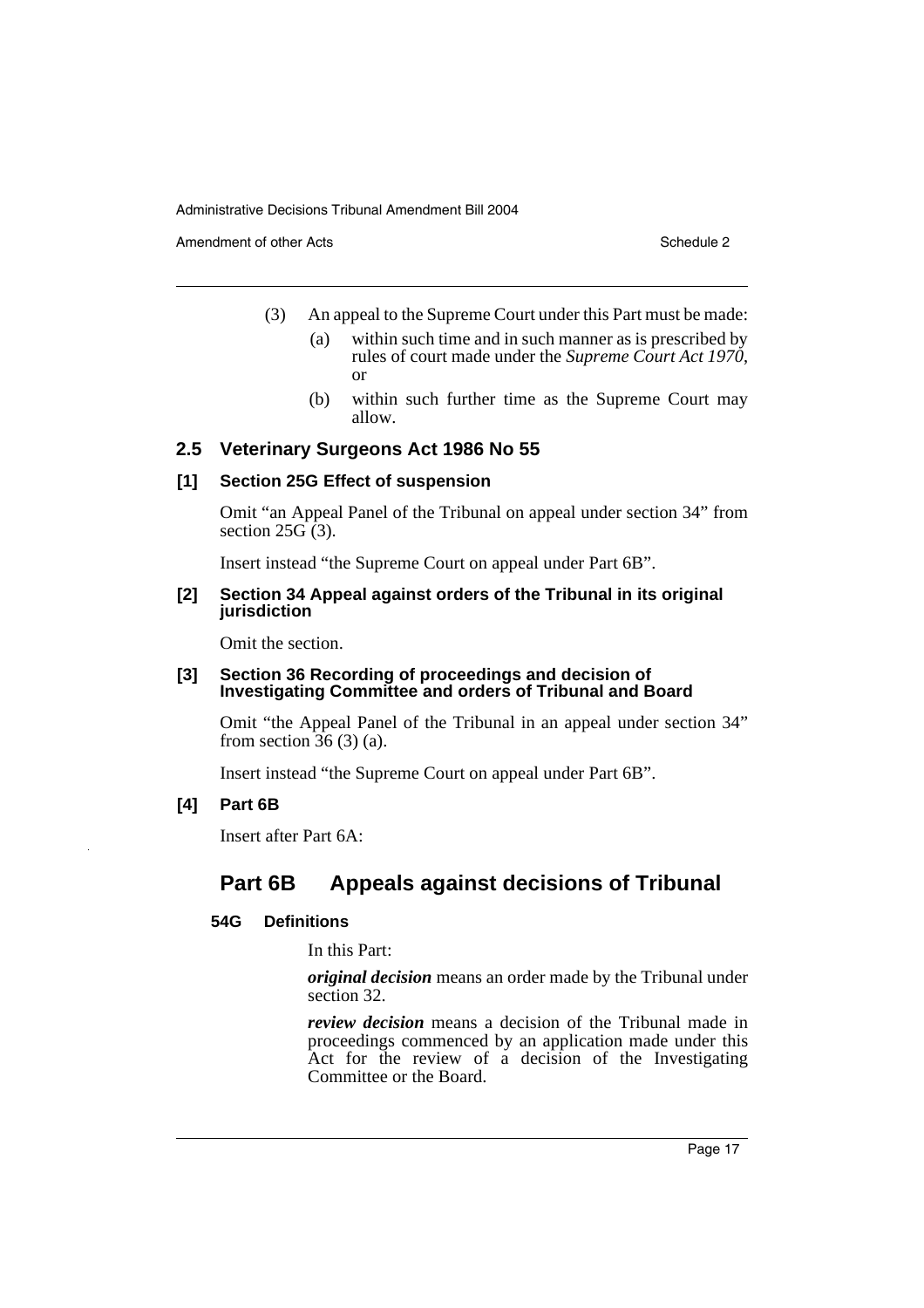Schedule 2 Amendment of other Acts

#### **54H Application of Administrative Decisions Tribunal Act 1997**

The provisions of Part 1 of Chapter 7 of the *Administrative Decisions Tribunal Act 1997* do not apply to a review decision or original decision.

**Note.** Part 1 of Chapter 7 of the *Administrative Decisions Tribunal Act 1997* provides that certain decisions of the Tribunal may be appealed to an Appeal Panel of the Tribunal.

#### **54I Right to appeal to Supreme Court against review decision of Tribunal**

- (1) A party to any proceedings in which the Tribunal has made a review decision may appeal to the Supreme Court against the decision of the Tribunal.
- (2) An appeal under this section to the Supreme Court:
	- (a) may be made on any question of law, and
	- (b) with the leave of the Supreme Court, may extend to a review of the merits of the order or other decision concerned.

#### **54J Right to appeal to Supreme Court against original decision of Tribunal**

- (1) The following persons may appeal to the Supreme Court against an original decision of the Tribunal:
	- (a) the registered veterinary surgeon or former registered veterinary surgeon against whom the decision was made,
	- (b) the person who made the original complaint, but only:
		- (i) on a question of law, or
		- (ii) with respect to any penalty imposed.
- (2) Subject to subsection (1) (b), an appeal under this section to the Supreme Court:
	- (a) may be made on any question of law, and
	- (b) with the leave of the Supreme Court, may extend to a review of the merits of the decision concerned.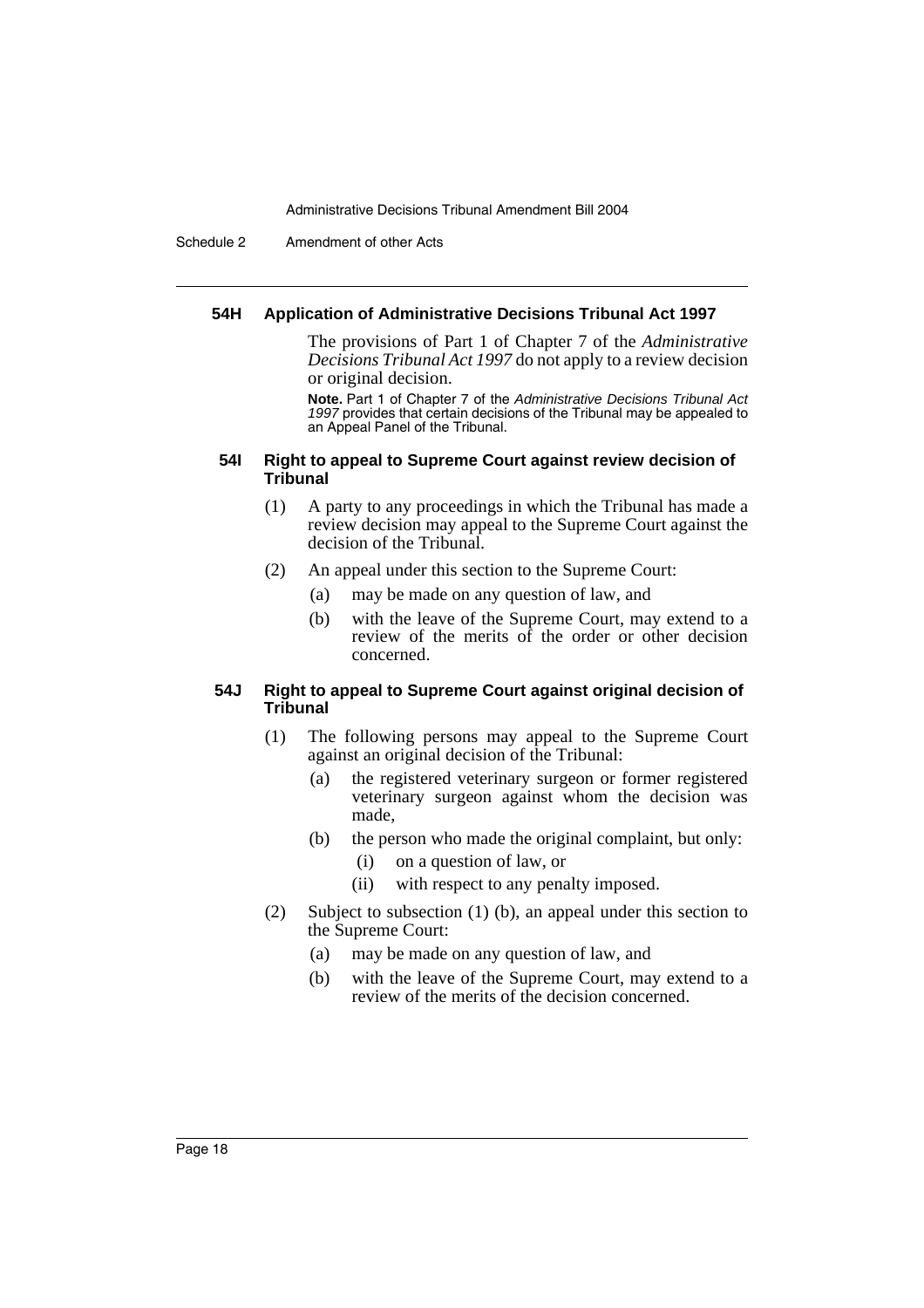Amendment of other Acts **Schedule 2** and the 2

#### **54K Appeals against interlocutory decisions**

An appeal does not lie to the Supreme Court under this Part against any of the following decisions of the Tribunal except by leave of the Supreme Court:

- (a) an interlocutory decision,
- (b) a decision made with the consent of the parties,
- (c) a decision as to costs.

#### **54L Appeals on questions of law**

- (1) If an appeal under this Part is restricted to questions of law, the Supreme Court is to determine the appeal and may make such orders as it thinks appropriate in light of its determination.
- (2) The orders that may be made by the Supreme Court on appeal include (but are not limited to):
	- (a) an order affirming or setting aside the decision of the Tribunal, and
	- (b) an order remitting the case to be heard and decided again by the Tribunal (either with or without the hearing of further evidence) in accordance with the directions of the Supreme Court.
- (3) Without limiting subsection (2), in any appeal against an original decision the Supreme Court may, in respect of the veterinary surgeon concerned:
	- (a) make any order that could have been made under section 32, or
	- (b) vary any decision made by the Tribunal.

#### **54M Appeals on the merits**

- (1) If an appeal under this Part extends to a review of the merits of a review decision or original decision, the Supreme Court is to decide what the correct and preferable decision is having regard to the material then before it, including the following:
	- (a) any relevant factual material,
	- (b) any applicable written or unwritten law.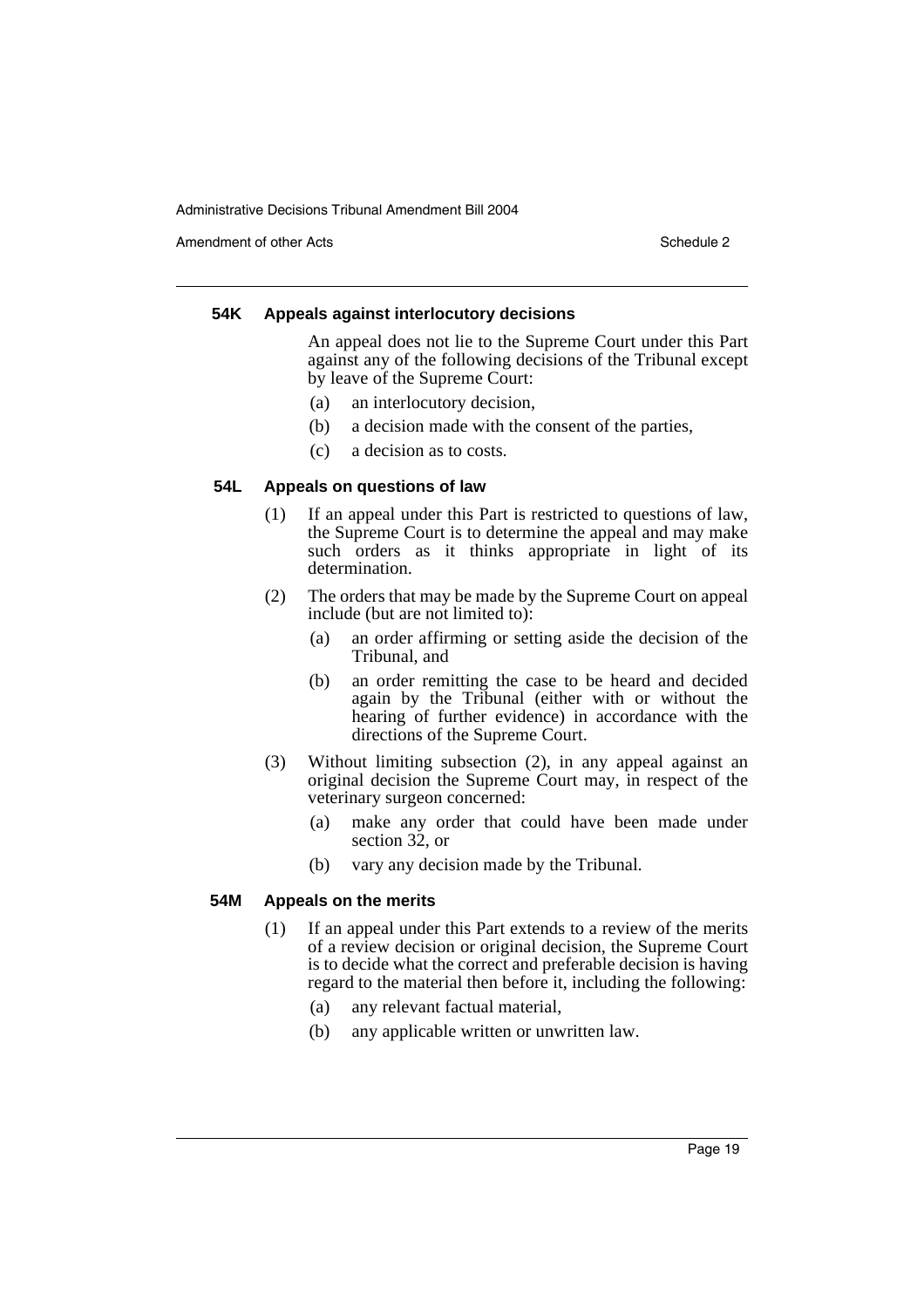Schedule 2 Amendment of other Acts

- (2) The Supreme Court may exercise all the functions that are conferred or imposed by or under this Act or the *Administrative Decisions Tribunal Act 1997* on the Tribunal to make the decision concerned.
- (3) In determining any such appeal, the Supreme Court may decide:
	- (a) to affirm the decision, or
	- (b) to vary the decision, or
	- (c) to set aside the decision and make a decision in substitution for the decision it set aside.

#### **54N Appeal does not stay decision appealed against**

Subject to any interlocutory order made by the Supreme Court, an appeal under this Part does not affect the operation of the review decision or original decision appealed against or prevent the taking of action to implement the decision.

#### **54O Procedure on appeal**

- (1) The provisions of section 75 of the *Administrative Decisions Tribunal Act 1997* apply (subject to the rules of the Supreme Court) in respect of the hearing of an appeal against an original decision in the same way as those provisions apply in respect of the hearing of a complaint by the Tribunal.
- (2) The Tribunal (or any of the members constituting the Tribunal) cannot be made a party to an appeal under this Part. Rules of court made under the *Supreme Court Act 1970* may make provision for the parties to any such appeal (including the designation of a respondent where the only party in the proceedings from which the appeal is brought was the appellant).